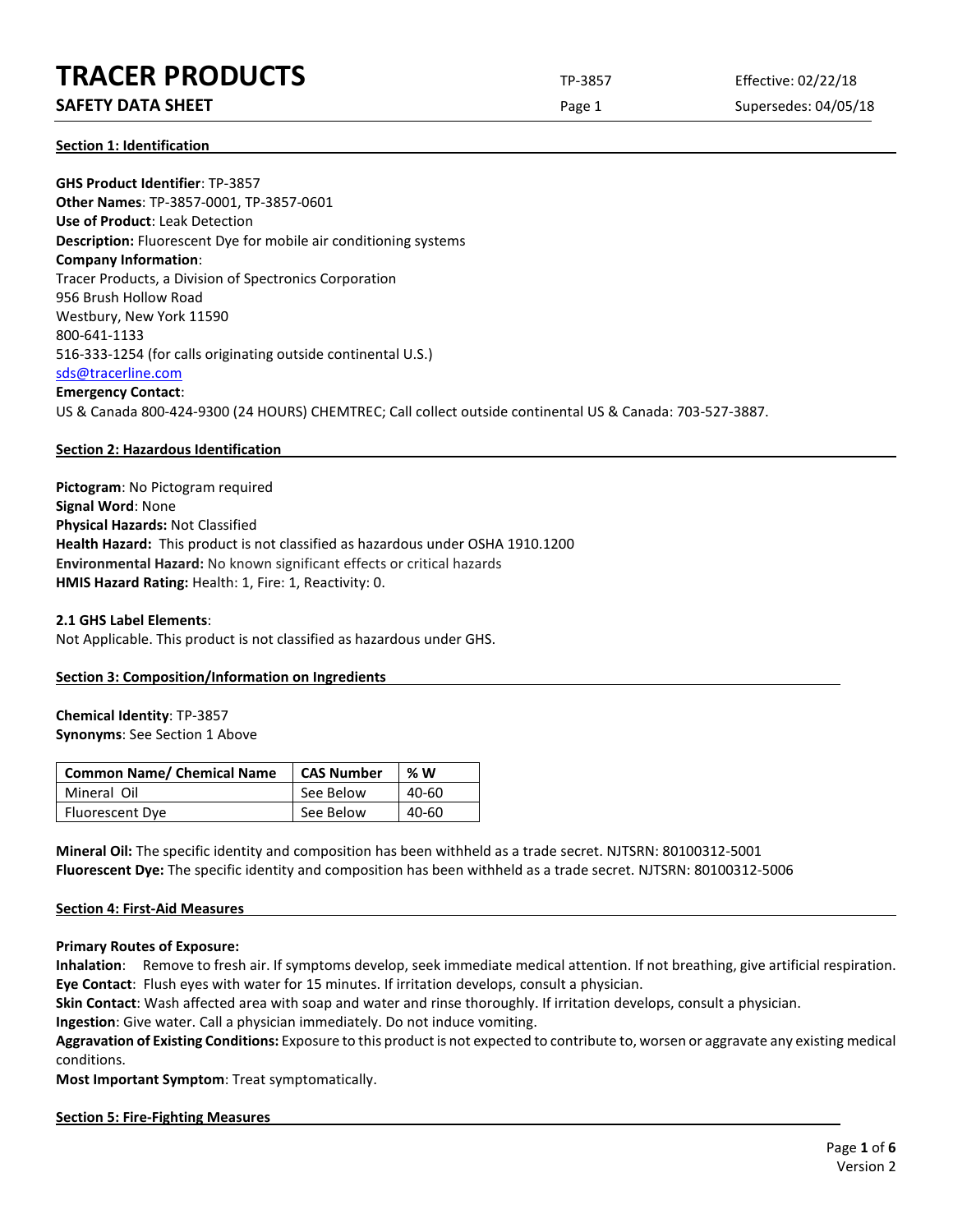| <b>SAFETY DATA SHEET</b> |  |
|--------------------------|--|

Page 2 Supersedes: 04/05/18

**Flash Point:** > 200°F (93.3°C)

**Test Method:** Setaflash Closed Cup

**Explosive Limit:** LEL (%): No data available; UEL (%): No data available

**Autoignition Temperature:** Not self-igniting

**Unusual Fire and Hazardous Combustion and Decomposition Products:** Smoke, soot, and toxic/irritating fumes (i.e., carbon dioxide, carbon monoxide, etc.). Oxides of nitrogen and carbon.

**Fire and Explosion Hazards:** May liberate irritating or toxic vapors during combustion or decomposition.

**Extinguishing Media:** Based on the NFPA guide, use dry chemical, carbon dioxide, water mist, water jet sprays, halogen, or alcohol foam suitable for Class B fires. Use water to cool containers exposed to fire. For large fires, use water spray, fog or alcohol foam, thoroughly drenching the burning material.

**Unsuitable Extinguishing Media:** High volume water with full jet. Oxidizers and reducers.

**Fire-Fighting Procedures/Equipment:** Fire fighters and others who may be exposed to the products of combustion should be equipped with NIOSH-approved, positive-pressure, self-contained breathing apparatus (SCBA) and full protective clothing. Water can be used to cool and protect containers and surroundings.

#### **Section 6: Accidental Release Measures**

#### **Non-Emergency Personnel**:

General Advice: Avoid inhalation and contact with skin, eyes, or clothing. Wash hands and face before eating, drinking, or using tobacco products.

Personal Protective Equipment Needed: Wear impervious gloves, shoes, and protective clothing

#### **Emergency Personnel**:

Suitable Protective Gear: Wear impervious gloves, shoes and protective clothing.

#### Unsuitable Protective Gear: Not Applicable

**Environmental Precautions**: Prevent any contamination of local soils and water supply. Prevent ground water infiltration or any ground penetration. Avoid the spreading or entering into watercourses by using sand, soil, or other types of barriers. If contamination into water course or sewage system, alert appropriate authorities.

#### **Containment/Clean-up Methods**:

Containment & Recovery of Product: Contain with absorbent material, such as clay, soil, universal binding medium, or any commercially available absorbent. Shovel reclaimed dye and absorbent into a recovery or salvage drums for disposal. For larger spills, transfer to a salvage tank for recovery or safe disposal. Any residues should be treated like a small spill. This is not a RCRA hazardous waste per Title 40 CFR 261. Stop material from contaminating soil, or from entering sewers or bodies of water. For larger spills, transfer to a salvage tank for safe recovery/disposal. Residues are treated as small spills.

Disposal**:** Either incinerate or land fill in accordance with applicable local, state and federal regulations.

#### **Section 7: Handling and Storage**

**Handling Precautions:** Use product only in well ventilated areas. Avoid breathing in mists or vapors from a heated product. Avoid formation of mists. Avoid heating product near flash point. Avoid prolonged or repeated contact with skin. Handle in ambient temperature.

**Storage Conditions:** Store in a cool, dry, well-ventilated area away from heat, ignition sources, and direct sunlight. Always keep containers tightly closed. Store away from oxidizing and reducing agents.

**Personal Hygiene:** Wash hands before breaks and at the end of the work day. Do not carry cleaning clothes used to absorb product in clothing. General hygiene measures for chemicals apply.

**Empty Container Precautions:** Do not reuse empty container for any purpose.

**Special Warnings:** Hot organic chemical vapors or mists can suddenly and without warning combust when mixed with air.

#### **Section 8: Exposure Controls/Personal Protection**

**Occupational Exposure Limits**: No exposure limits have been established for this product. **Biological Exposure Limits**: No data available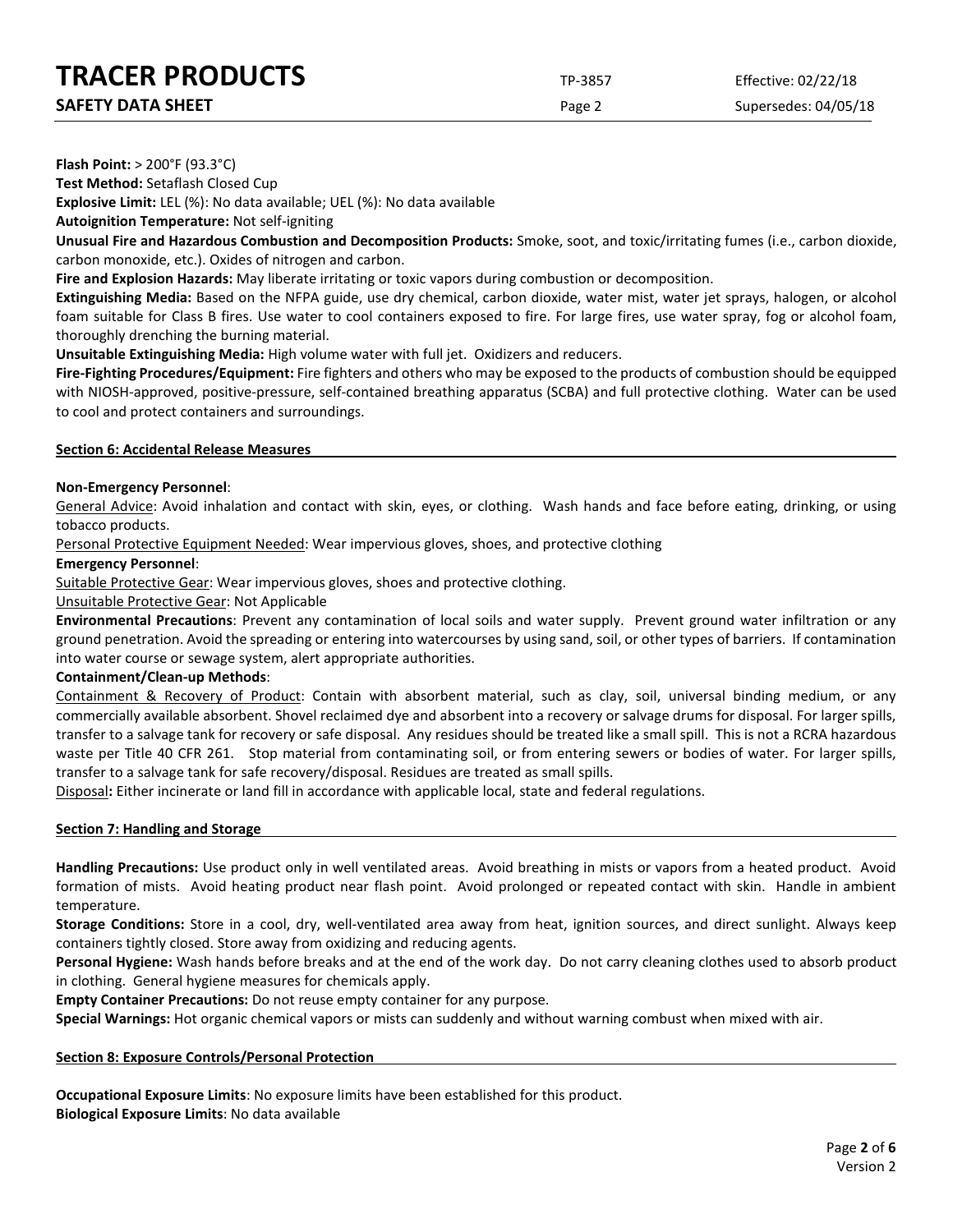| <b>TRACER PRODUCTS</b>   | TP-3857 | Effective: 02/22/18  |
|--------------------------|---------|----------------------|
| <b>SAFETY DATA SHEET</b> | Page 3  | Supersedes: 04/05/18 |

**Engineering Controls/Ventilation**: Maintain airborne concentrations below the established exposure limits by providing adequate ventilation. General (dilution) ventilation should be acceptable. Additional local exhaust ventilation is recommended where dusts, mists or vapors may be released.

**Airborne Oil Mist Exposure Limits:** Mineral Oil

ACGIH TLV:  $5mg/m<sup>3</sup>$ , 8 hr.

ACGIH STEL:  $10 \text{mg/m}^3$  OSHA PEL:  $5 \text{mg/m}^3$ , 8 hr.

**Personal Protective Equipment**:

Respiratory Protection: Avoid breathing vapor and/or mist. If occupational exposure limits are exceeded wear NIOSH/OSHA approved equipment. Use a respiratory protection fitted with a combination filter A-P3 for short term use. High airborne concentrations may necessitate the use of self-contained breathing apparatus (SCBA) or a supplied air respirator. Respiratory protection programs must be in compliance with 29 CFR 1910.134.

Skin Protection: Wear protective clothing and appropriate impervious gloves.

Eye Protection: Wear safety goggles with peripheral coverage approved to EU Standard EN 166, AS/NZS 1337. An eye wash facility should be readily available.

Hand Protection: When in contact with material, be sure to use proper gloves approved to standards (Europe: EN 374, U.S.: F739, & AS/NZS: 2161). Gloves made from neoprene, nitrile or butyl rubber may provide suitable chemical protection.

Hygiene Measures: Wash thoroughly after handling, especially before eating, drinking, smoking, or using restroom facilities.

#### **Section 9: Physical and Chemical Properties**

**Physical State**: Liquid **Appearance**: Dark Red **Odor**: Light Blend Petroleum **Odor Threshold**: No data available **Density**: 0.8699g/ml **pH**: No data available **Melting Point**: No data available **Freezing Point**: No data available **Initial Boiling Point**: No data available **Boiling Range**: > 540°F (282.2°C) **Flash Point (SetaFlash Closed Cup)**: > 200°F (93.3°C) **Evaporative Rate**: No data available **Solid Flammability**: No data available **Gas Flammability**: No data available **Upper Explosive Limit**: No data available **Lower Explosive Limit**: No data available **Vapor Pressure 68**° **F (20**° **C)**: No data available **Vapor Density (Air=1)**: No data available **Relative Density**: 0.8699 **Solubility in Water**: Insoluble **Partition Coefficient: n-octanol/water**: No data available **Auto-ignition Temperature**: No data available **Decomposition Temperature**: No data available **Viscosity at 40°C: 25 Viscosity at 100°C: 4.49 Percent Volatile by Volume (%)**: 0 **Evaporation Rate (Butyl Acetate=1)**: < 0.01 **Volatile Organic Content (VOC) Component**: None

**Note:** The physical data presented above are typical values and should not be construed as a specification.

**Section 10: Stability and Reactivity**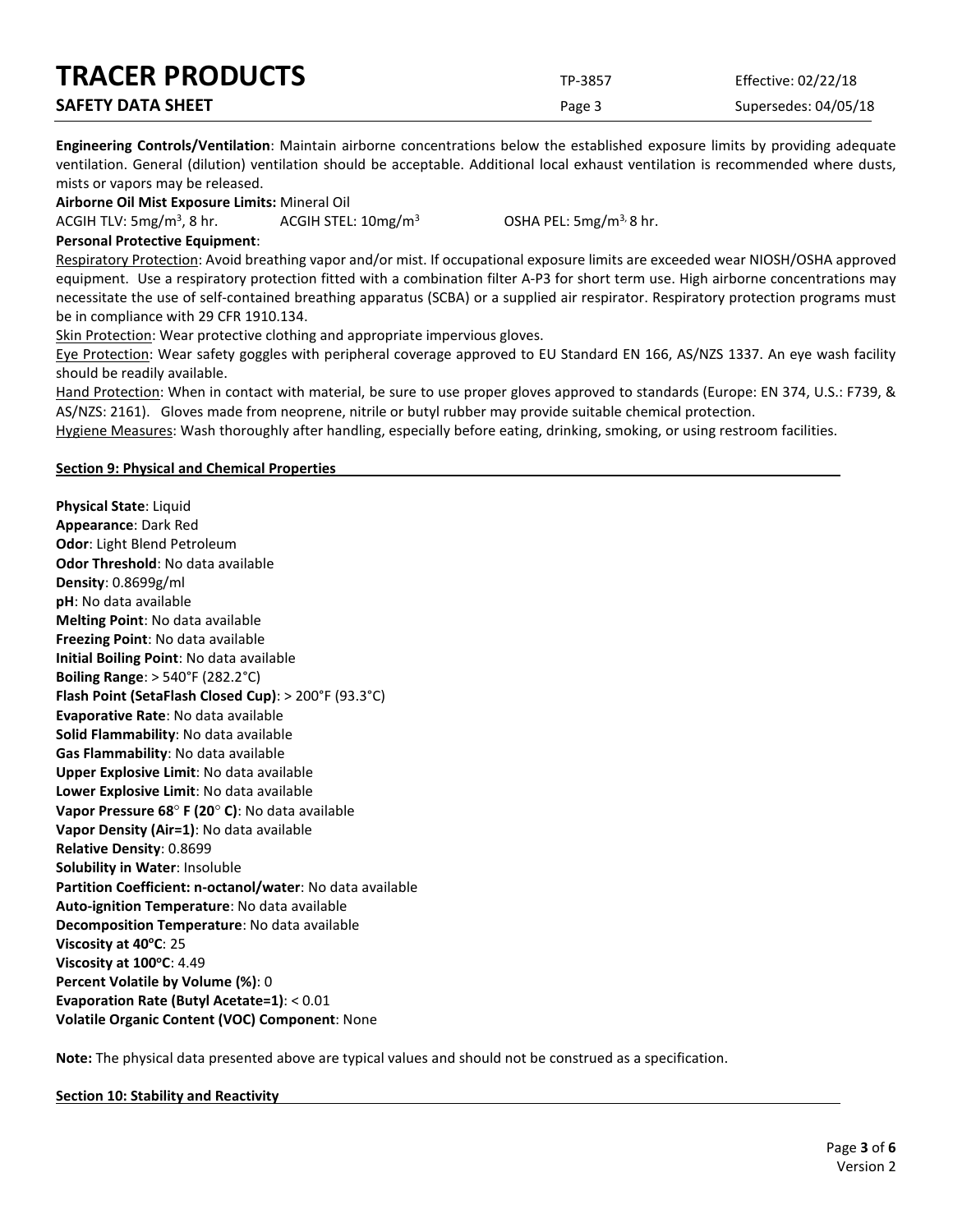| <b>TRACER PRODUCTS</b> | TP-3857 | Effective: 02/22/18  |
|------------------------|---------|----------------------|
| SAFETY DATA SHEET      | Page 4  | Supersedes: 04/05/18 |

**Reactivity**: This product is non-reactive under ambient conditions

Stability: Stable under normal conditions of use. Can decompose slowly with localized heating over 300°C

**Conditions to Avoid**: High temperatures & a source of ignition. Toxic fumes may be released if product is heated above decomposition point.

**Incompatible Materials**: Strong Acids, Strong oxidizing agents, and Reducing agents

Hazardous Decomposition Products: In the event of combustion, CO and CO<sub>2</sub> will be formed.

**Hazardous Polymerization**: Will not occur

#### **Section 11: Toxicological Information**

|                             |        | Mineral Oil*        | <b>Fluorescent Dye*</b> |
|-----------------------------|--------|---------------------|-------------------------|
| Oral LD <sub>50</sub>       | Rat    | $>5000$ mg/kg       | >5000 mg/kg             |
| Dermal LD <sub>50</sub>     | Rabbit | $>$ 2000 mg/kg      | >2000 mg/kg             |
| Inhalation LC <sub>50</sub> | Rat    | $2.18 \text{ mg/l}$ | $2.18 \text{ mg/l}$     |
| Eye Irritation              | Rabbit | Irritant            | Irritant                |
| Skin Irritation             | Rabbit | Mild Irritant       | Mild Irritant           |

**\***Results are based on tests of similar products.

#### **Carcinogenicity**:

| Carcinogenicity        | ACGIH | <b>IARC</b> | <b>NTP</b> | <b>OSHA</b> |
|------------------------|-------|-------------|------------|-------------|
| <b>Mineral Oil</b>     | N٥    | N٥          | N٥         | N٥          |
| <b>Fluorescent Dye</b> | N٥    | Nο          | N٥         | N٥          |

Summary Comments: According to ACGIH, IARC, NTP, and OSHA, the mineral oil and the fluorescent dye are not considered to be a hazardous carcinogen to humans.

**Reproductive Toxicity**: No

**STOT-single exposure**: May cause respiratory irritation

#### **STOT-repeated exposure**:

|                    |     | <b>Fluorescent Dye</b> | Mineral Oil       |
|--------------------|-----|------------------------|-------------------|
| Oral mg/kg         | Rat | No data available      | No data available |
| Dermal mg/kg       | Rat | No data available      | >1000             |
| Inhalation mg/l/4h | Rat | No data available      | >980              |

#### **Aspiration Hazard**: No

**Likely Routes of Exposure**: Eyes, skin and respiratory tract **Symptoms**:

Eye Contact: Causes eye irritation

Skin Contact: Irritation can occur following prolonged or repeated contact. Inhalation: Processing vapors can cause irritation to the respiratory tract. Ingestion: May cause gastrointestinal irritation

### **Section 12: Ecological Information**

#### **Toxicity**:

|                                        | <b>Fluorescent Dye</b> | <b>Mineral Oil</b> |
|----------------------------------------|------------------------|--------------------|
| Fish $LL_{50}$ 96hr mg/l               | No data available      | $>100$ mg/l        |
| Crustacean LL <sub>50</sub> 96hr. mg/l | No data available      | $>10000$ mg/L      |
| Algae <b>NOEL</b> 72hr. mg/l           | No data available      | $>100$ mg/l        |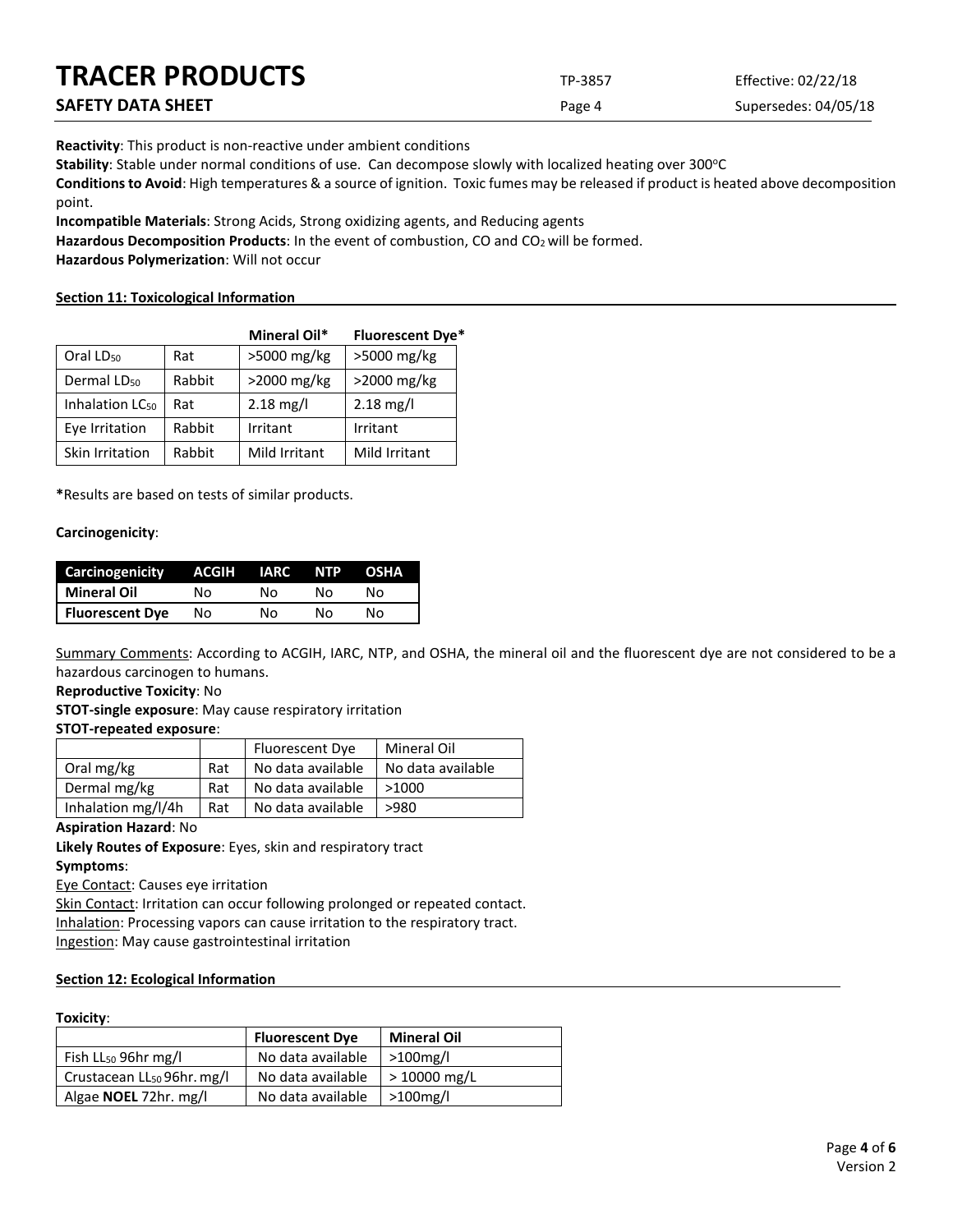### **SAFETY DATA SHEET** SUPERFOUR CONSUMING THE Page 5 Supersedes: 04/05/18

**NOEL:** No observed adverse effect level **Persistence & Degradability**: biodegradable **Bioaccumulation Potential**: None **Mobility in Soil**: Readily absorbed into soil **Behavior in Sewage Plants:** No data available **PBT vPvB:** The substance is not PBT / vPvB

#### **Section 13: Disposal Considerations**

**General Statements:** Federal regulations may apply to empty container. State and/or local regulations may be different.

**Disposal:** Recover or recycle if possible, otherwise, dispose of in accordance with all local, state, and federal regulations. Sewage disposal is discouraged

**Special Instructions:** Be sure to contact the appropriate government environmental agencies if further guidance is required. Do not remove labels from container until container is cleaned properly. Containers can be reused or disposed of by landfill or incineration if appropriate to local law. Water with cleaning agents is required

**Hazardous Waste Number:** Not a RCRA hazardous waste

#### **Section 14: Transport Information**

**General Comments**: This product is not classed as hazardous or regulated for transport under 49 CFR, IATA/ICAO, or IMDG **49 CFR:**

**DOT Shipping Name:** Not Regulated **DOT Label:** N/A **DOT Identification No.:** Not Applicable; Nonregulated shipments by air under 49 CFR, IATA/ICAO AND IMO **Transport by Road/Rail (ADR/RID): UN Proper Shipping Name:** Not Applicable **Transport Hazard Class:** Not Applicable **Packing Group:** Not Applicable **Classification Code:** Not Applicable **LQ (ADR 2013):** Not Applicable **LQ (ADR 2009):** Not Applicable **Environmental Hazard:** Not Applicable **Tunnel Restriction Code:** Not Applicable **Transport by Sea (IMDG): UN Proper Shipping Name:** Not Applicable **Transport Hazard Class:** Not Applicable **Packing Group:** Not Applicable **Marine Pollutant:** Not Applicable **Environmental Hazard:** Not Applicable **Transport by Air (IATA): UN Shipping Name**: Not Applicable **Transport Hazard Class**: Not Applicable **Packing Group Number**: Not Applicable **Environmental Hazards**: Not Applicable **Special Precautions for User:** Unless otherwise specified, general measures for safe transport must be followed **Transport in Bulk:** Non-dangerous material according to transport regulations.

#### **Section 15: Regulatory Information**

#### **Inventory Status:**

Mineral Oil: is listed or are excluded from listing on TSCA, DSL, & AICS inventories Fluorescent Dye: is listed or are excluded from listing on TSCA, DSL, AICS, IECSC, & ENCS inventories